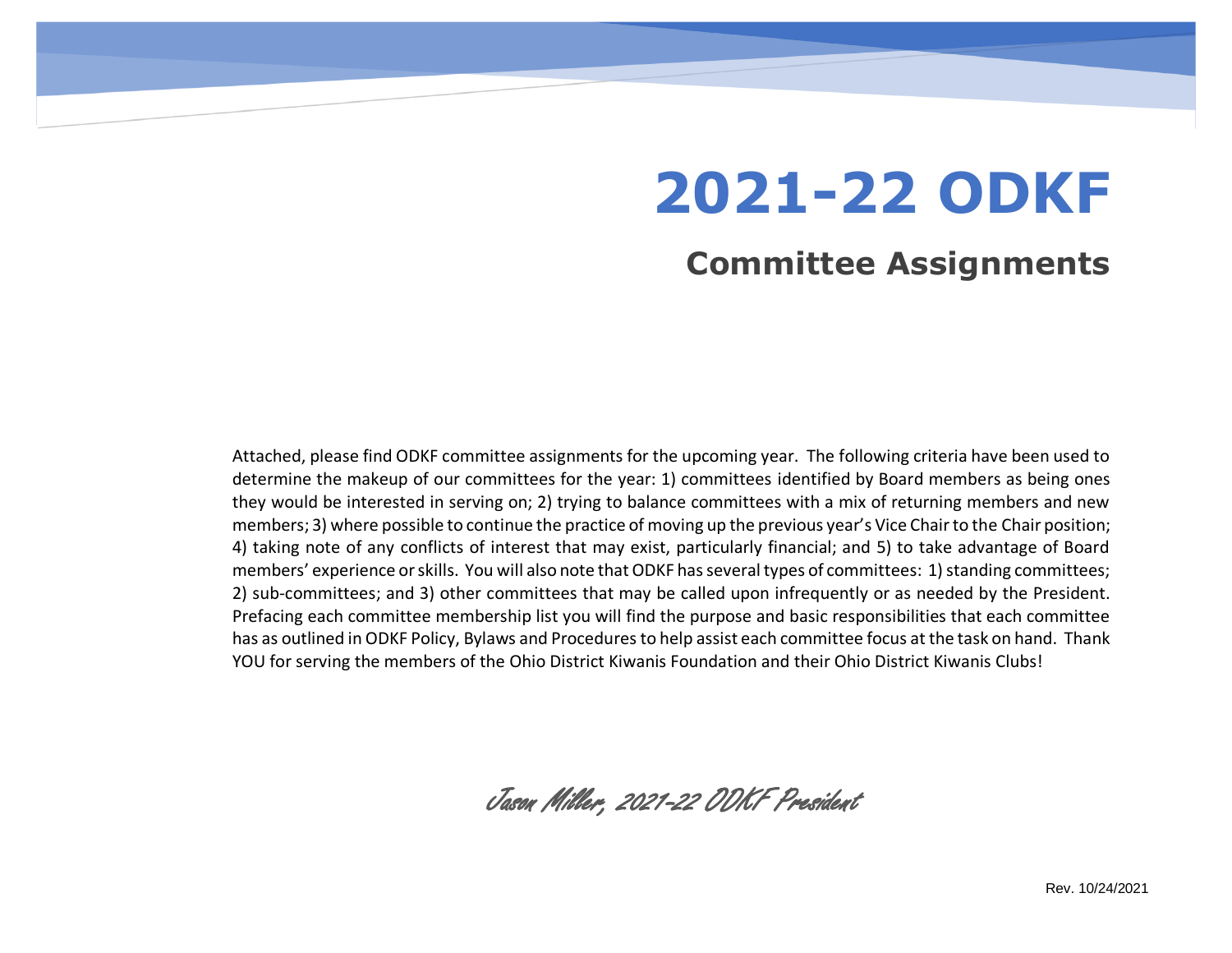## **ODKF Committee Assignments 2021-2022**

*The Board maintains the following standing committees:*

#### **EXECUTIVE COMMITTEE**

Meets only when the Board is not in session. Its actions shall be considered as actions of the Board when passed by a 2/3 majority vote of the committee providing such action does not involve an expenditure of funds in excess of \$2500.

> **Chair:** Jason Miller **Vice Chair:** James Minter **Secretary:** Brandi Bowen **Treasurer:** Travis Humphrey Bob Day Mark Wion Steve Vrooman **Executive Director:** Alan Penn

#### **NOMINATIONS COMMITTEE**

This Committee shall receive applications from candidates and ensure they are in order and from those applications they shall nominate a number of candidates for Elected Directors at least equal to the number of vacancies expected to exist at the time of the next annual meeting.

> **Chair:** Steve Vrooman **Vice Chair:** Gary Stumpf Rita Corbin Becky Skiles Gorby **Executive Director:** Alan Penn

#### **BUDGET COMMITTEE**

This Committee shall analyze the operational costs of maintaining and operating Foundation projects & programs and recommend to the Board an annual budget allocating funds for maximum utilization of available funds.

> **Chair:** Bob Day **Vice Chair:** Bill Flinta Dave Kuhn John Coffield **Treasurer:** Travis Humphrey **Executive Director:** Alan Penn

#### **FINANCE COMMITTEE**

This Committee shall recommend to the Board the form, time, and manner in which funds of the Foundation shall be invested. They shall make recommendations as to the allocation and use of existing funds. They shall assure that the books of account are kept in conformity with Generally Accepted Accounting Principles. They will review the Investment Policy no less than bi-annually.

> **Chair:** Jason Miller **Vice Chair:** James Minter Bob Day Becky Skiles Gorby **Treasurer:** Travis Humphrey **Financial Advisor:** Peter Gaughan **Executive Director:** Alan Penn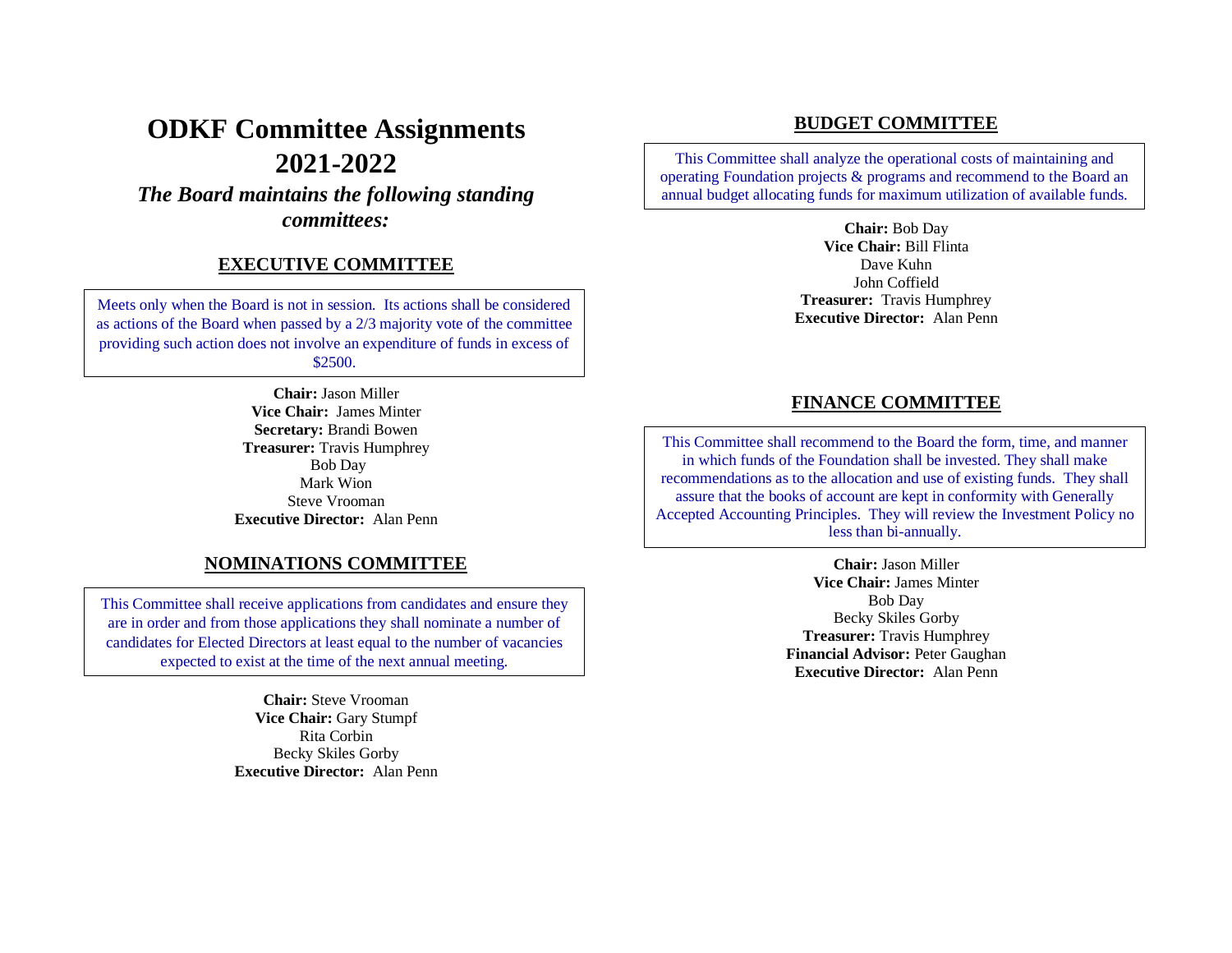#### **AUDIT COMMITTEE**

This Committee shall be responsible for the selection of an Independent Accountant to perform an annual review/audit of the books. This Committee will report the findings of the annual review/audit and recommend needed changes. This committee will review the 990 Report to the IRS before being submitted. Copies of the annual review/audit and the 990 Form will be provided to all Board members**.**

> **Chair:** Bill Flinta **Vice Chair:** Bob Day John Coffield **Treasurer:** Travis Humphrey **Executive Director:** Alan Penn

#### **FUNDRAISING COMMITTEE**

This Committee shall recommend methods of raising money for use of the **Executive Director:** Alan Penn foundation. Several Sub-Committees exist dealing with specific programs related to fundraising.

> **Chair:** Brandi Bowen **Vice Chair:** Rita Corbin **Circle K Governor:** Ryan Bolin **Key Club Governor:** Molly Hopple Manoj Sharma **Treasurer:** Travis Humphrey **Executive Director:** Alan Penn

#### **PR & MARKETING COMMITTEE**

This Committee shall recommend to the Board, programs to enhance the Foundation image and programs through the use of public media and District and International media. The Committee shall provide the Board with an article for publication in each issue of the District newsletter. Communications to the Kiwanis Clubs of the Ohio District shall be submitted to the District office to be coordinated with other mailings from that office to the club presidents. The Committee shall promote and coordinate a Speakers Bureau to provide board members and former board members as speakers to increase knowledge of the work of the Foundation. The Social Media Coordinator shall be an Ex Officio member of this Committee.

> **Chair:** James Minter **Vice Chair:** George McCarthy Steve Vrooman **Circle K Governor:** Ryan Bolin Judy Raub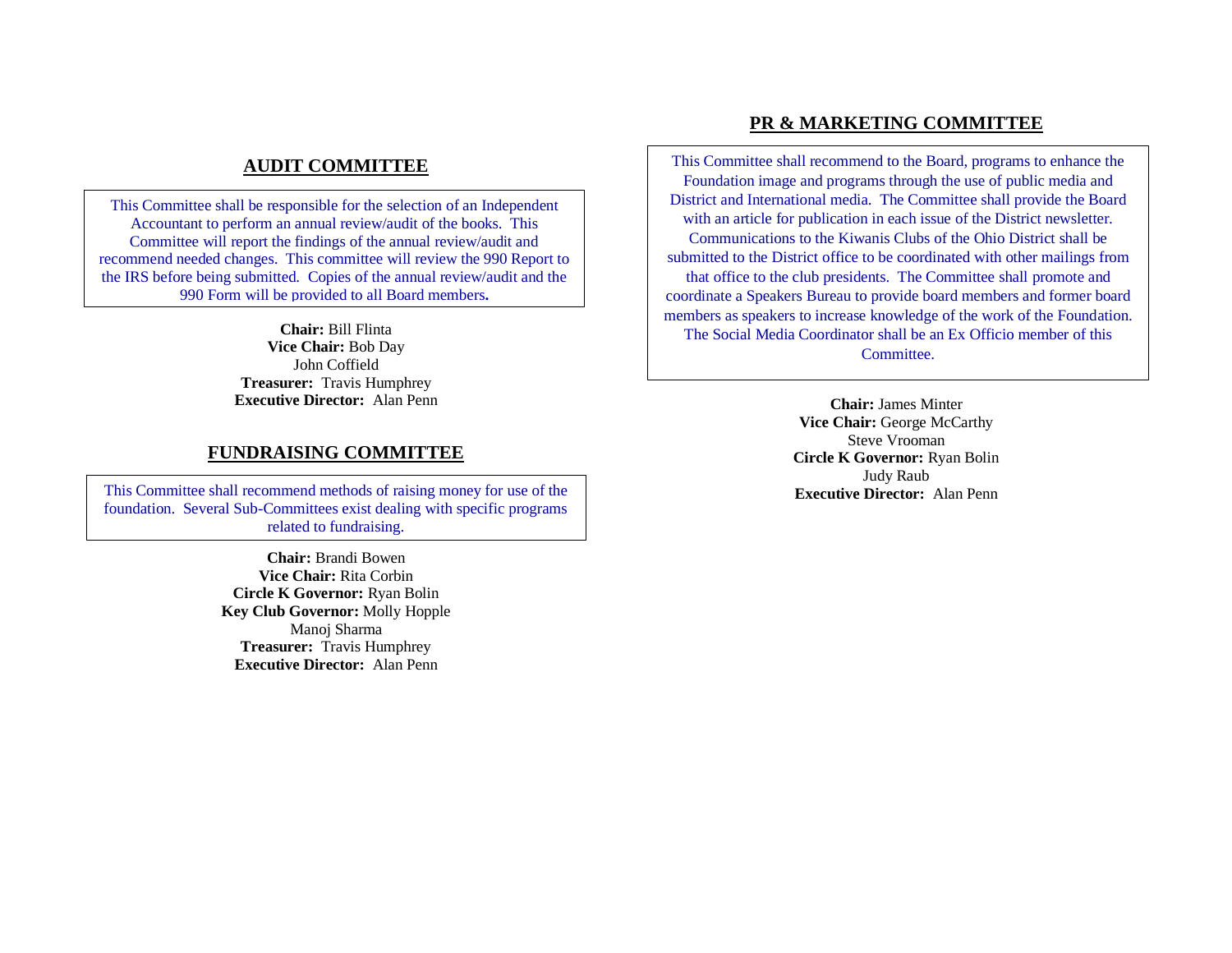#### **GRANTS COMMITTEE**

This Committee shall review all requests for scholarships, gifts and grants and provide recommendations to the Board. Scholarships are awarded upon the recommendations of the SLP administrators and the recommendation of the committee. The Secretary and Treasurer shall be Ex Officio members of this Committee.

> **Chair:** Mark Wion **Vice Chair:** Rita Corbin **District Governor-Elect:** Dave Kuhn **Immediate Past Governor:** Jamie Kaufman James Minter Becky Skiles Gorby Bill Flinta Manoj Sharma Gary Stumpf **Secretary:** Brandi Bowen **Treasurer:** Travis Humphrey **Executive Director:** Alan Penn

#### *The Board maintains the following subcommittees of the preceding committees:*

#### **GOLF OUTING COMMITTEE\***

*\*Fundraising subcommittee* 

The Foundation President shall appoint a Golf Outing Committee to oversee and run the Foundation's Annual Golf Event. The Chair(s) of the event will coordinate all aspects of the event in cooperation with the Executive Director of the Foundation. The Committee is a subcommittee of the Fundraising Committee.

> **Co-Chair:** Dave Kuhn **Co-Chair:** Bill Flinta Dr. Denny Lehman Rita Corbin **Financial Advisor:** Peter Gaughan **Treasurer:** Travis Humphrey **Executive Director:** Alan Penn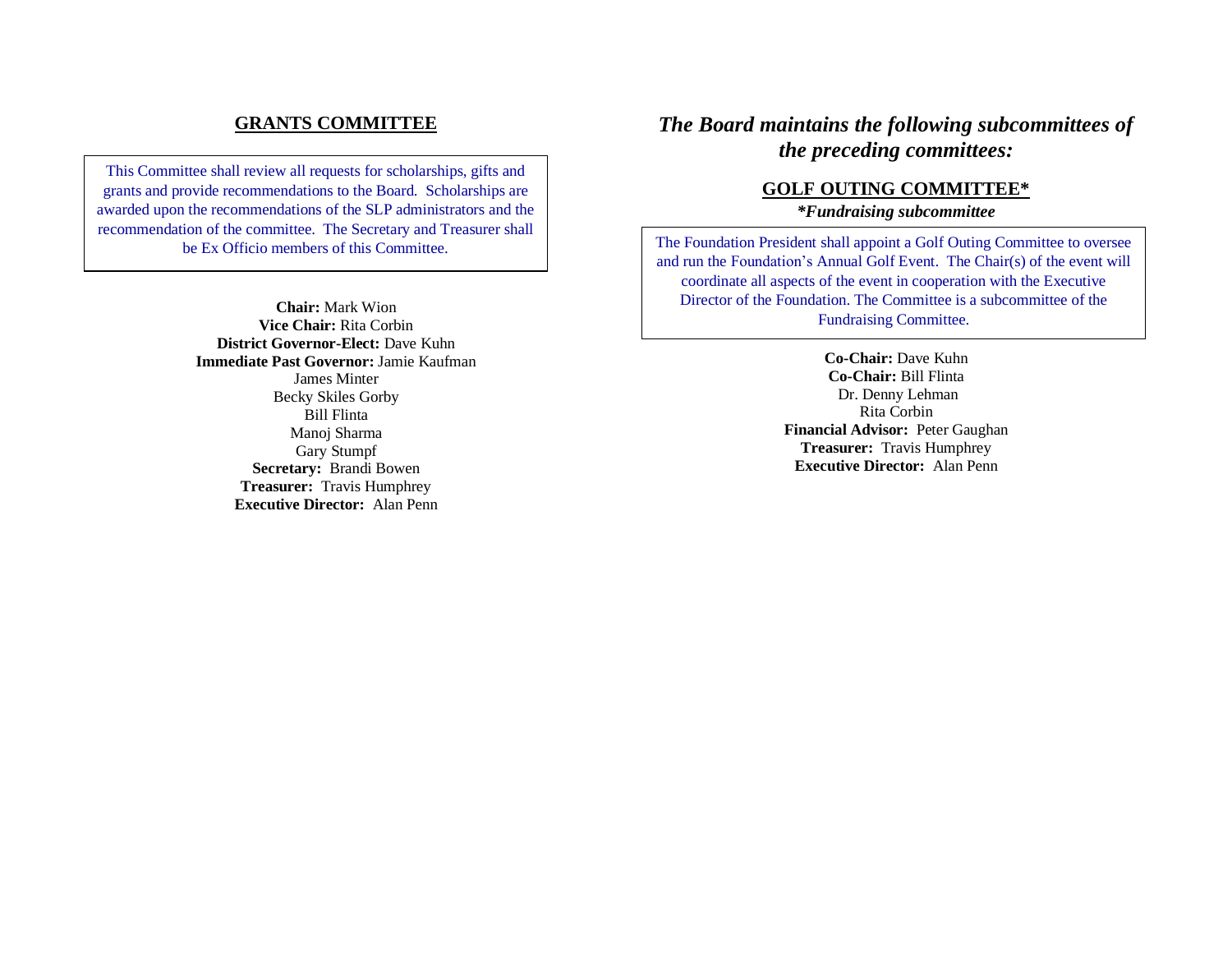#### **BASKET ROOM COMMITTEE\***

#### *\*Fundraising sub committee*

This Committee will oversee and run the Basket Room event at the Ohio District Kiwanis Annual Convention. They shall be responsible for the development of information, promotion, records, intake of materials, registration of donations, acceptance of payments for donations, coordinating the room location and setup with the convention committee and reporting to the Board of all activities of the Basket Room event. The Committee will be a subcommittee of the Fundraising Committee.

> **Chair:** Rita Corbin **Vice Chair:** Brandi Bowen Becky Skiles Gorby Manoj Sharma Judy Raub **Treasurer:** Travis Humphrey **Executive Director:** Alan Penn

#### **KIWANIS SAFE & HEALTHY KIDS COMMITTEE\***

*\*Fundraising subcommittee* 

This Committee shall be responsible for the promotion of the Kiwanis Safe & Healthy Kids initiative through spreading the word about what it entails in print and electronically and encouraging donations to the Foundation. This Committee is a subcommittee of the Fundraising Committee.

> **Chair:** George McCarthy **Vice Chair:** Chris Walter Mark Wion Tim Cornelius **Circle K Governor:** Ryan Bolin **Key Club Governor:** Molly Hopple Manoj Sharma Judy Raub **Executive Director:** Alan Penn

#### **PLANNED GIVING ADVISORY COMMITTEE\***

*\*Fundraising subcommittee* 

The Foundation President shall appoint a Planned Giving Advisory Committee which shall monitor and report all recommendations to the Board. This Committee will be a subcommittee of the Fundraising

Committee.

**Chair:** Bob Day **Vice Chair:** Steve Vrooman John Coffield Becky Skiles Gorby Tim Cornelius **Treasurer:** Travis Humphrey **Executive Director:** Alan Penn **Financial Advisor:** Peter Gaughan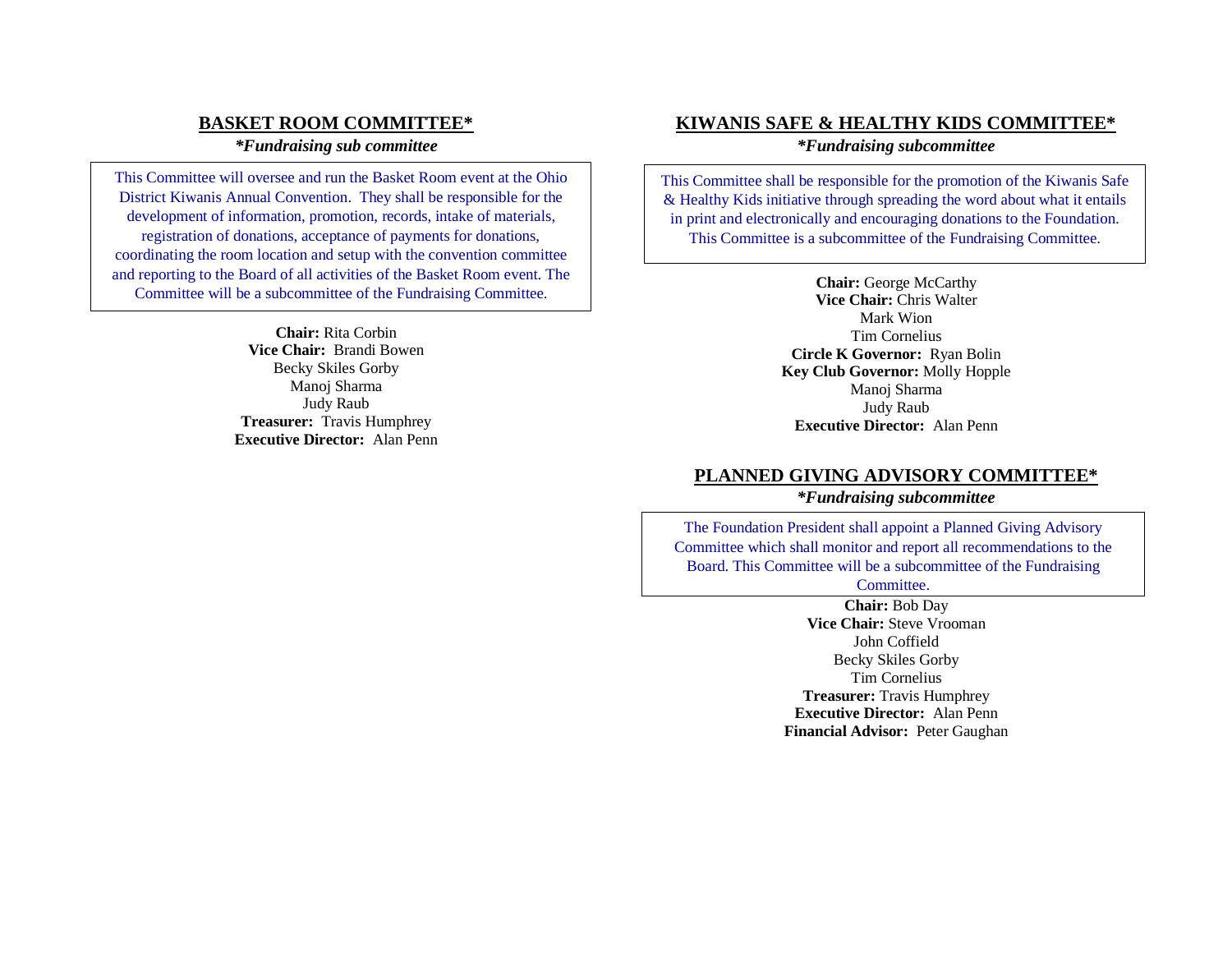#### **CAF COMMITTEE\***

#### *\*Finance sub committee*

The Committee will review updated CAF information from the ODKF Financial Planner provided to the Chair & Vice Chair before each full Board meeting. Using this and other information available, the Committee will prepare a report on the status of the CAF's to the Board.

The CAF Committee is designated as the "first" point of contact for Clubs holding a CAF account should there be any questions.

The Committee will be responsible to arrange for an informational meeting for all CAF's at both the mid-year education day and at the annual Ohio District convention.

> **Chair:** Steve Vrooman **Vice Chair:** James Minter **Treasurer:** Travis Humphrey **Executive Director:** Alan Penn **Financial Planner:** Peter Gaughan

*Other Committees may be appointed by the President as the need arises with Board approval. Should the need arise during this coming year to call any of these committees to action, the following Board members will be called upon to serve:*

#### **Strategic Planning**

This core committee will oversee and facilitate the Strategic Planning process for the 2021-2022 year. This listing is only the core planning committee. The committee itself is comprised of many board members and volunteers. The goal is to have a finished product to be presented at the 2022 annual meeting.

> **Chair:** Jason Miller **Vice Chair:** James Minter Steve Vrooman **Treasurer:** Travis Humphrey **Secretary:** Brandi Bowen **Executive Director:** Alan Penn

#### **ELECTIONS COMMITTEE\*\***

*\*\*committee appointed at Annual Meeting by Board President*

This Committee has the responsibility for distributing, collecting, and counting ballots for each election or issue requiring a vote by ballot during the Annual Meeting of Foundation Members.